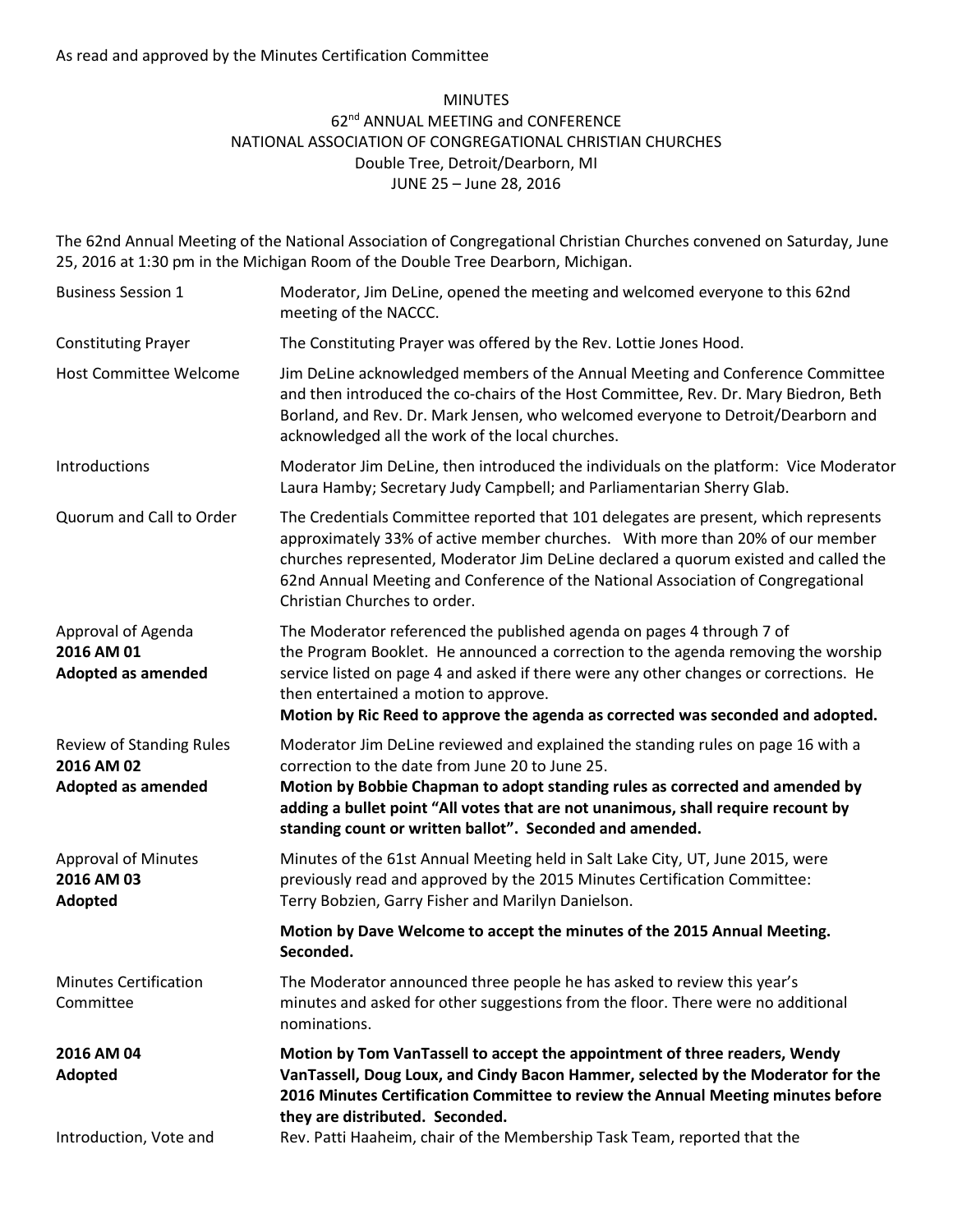| Welcome to New Churches                                       | Leadership Council had recommended that 8 new churches be accepted into<br>membership and that we welcome back 2 churches that had completed the<br>requirements for reinstatement.                                                                                                                                                                                                                                                                                                                                                                                                                                                                                                                                                                                   |
|---------------------------------------------------------------|-----------------------------------------------------------------------------------------------------------------------------------------------------------------------------------------------------------------------------------------------------------------------------------------------------------------------------------------------------------------------------------------------------------------------------------------------------------------------------------------------------------------------------------------------------------------------------------------------------------------------------------------------------------------------------------------------------------------------------------------------------------------------|
| Churches accepted into<br>Membership<br>2016 AM 05<br>Adopted | Motion by Rev. Patti Haaheim for the Membership Task Team that the following<br>churches be accepted into full membership in the NACCC: Shandon Congregational<br>Church, Shandon, OH; Congregational Church of Canton, Canton, MA; New Pilgrims<br>Fellowship, Rio Vista, CA; Congregational Church of Menifee, Menifee, CA; Union<br>Congregational Church of Oakville, Oakville, CT; Enterprise Community<br>Congregational Church, Enterprise, OR; First Congregational Church of Stanton,<br>Stanton, MI; Congregational Church of Kinsley, Kinsley, OH; and that the Gridley<br>Congregational Church, Beloit, WI and Second Congregational Church, Ashtabula, OH<br>be reinstated to full membership in the NACCC as recommended by the Leadership<br>Council. |
| Installation of New Churches                                  | A member from each church or a representative came forward. The Rev. Dr. Michael<br>Chittum performed the installation ceremony.                                                                                                                                                                                                                                                                                                                                                                                                                                                                                                                                                                                                                                      |
| Vanguard Investments                                          | Moderator Jim DeLine introduced Andy Maslick, a representative from Vanguard who<br>spoke to the group about how our investments were handled.                                                                                                                                                                                                                                                                                                                                                                                                                                                                                                                                                                                                                        |
| <b>Executive Director Report</b>                              | Executive Director Rev. Dr. Michael Chittum summarized activities from his written<br>report and recognized staff from both the Oak Creek and Center for Congregational<br>Leadership locations.                                                                                                                                                                                                                                                                                                                                                                                                                                                                                                                                                                      |
| <b>Host Committee</b>                                         | "Who is My Neighbor?" The host committee introduced three members of "Wisdom"<br>(Women's Interfaith Solutions and Dialogue of Metro Detroit) a group of women from<br>different backgrounds and faiths who spoke of their individual and collective journeys<br>that have brought them to mutual understanding and friendship.                                                                                                                                                                                                                                                                                                                                                                                                                                       |
| <b>Break</b>                                                  | Vice Moderator Laura Hamby gave announcements.                                                                                                                                                                                                                                                                                                                                                                                                                                                                                                                                                                                                                                                                                                                        |
|                                                               | Meeting reconvened at 3:30 pm.                                                                                                                                                                                                                                                                                                                                                                                                                                                                                                                                                                                                                                                                                                                                        |
| Reports                                                       | <b>Leadership/Ministry Councils:</b>                                                                                                                                                                                                                                                                                                                                                                                                                                                                                                                                                                                                                                                                                                                                  |
|                                                               | Leadership Council - Moderator, Jim DeLine, reviewed his written report explaining the<br>Vision and Goals that were the focus this year and the Leadership Task Teams.                                                                                                                                                                                                                                                                                                                                                                                                                                                                                                                                                                                               |
|                                                               | Growth Ministry Council - Chair Dawn Carlson reviewed the accomplishments<br>of the GMC this year which included work on policies and procedures,<br>development of devotional booklets and publication of the YRD Line<br>communication for the Year Round Delegates. They have also worked on<br>procedures for church planting, financed a Hurting Churches Fund and<br>developed many online resources for local churches.                                                                                                                                                                                                                                                                                                                                        |
|                                                               | Mission and Outreach Ministry Council - Chair Greg Jurewicz reviewed his<br>written report, highlighting the passing of Missionaries and mission supporters<br>this past year. Members of MOMC visited the Indian Trails Mission this year.<br>He thanked everyone for their support to missions.                                                                                                                                                                                                                                                                                                                                                                                                                                                                     |
|                                                               | Vitality Ministry Council - Chair Michael Fales reported on activities and<br>accomplishments this past year including the Minister's Convocation and the<br>work of the CFTS task team and new CFTS Director. Two CFTS students will<br>graduate this year.                                                                                                                                                                                                                                                                                                                                                                                                                                                                                                          |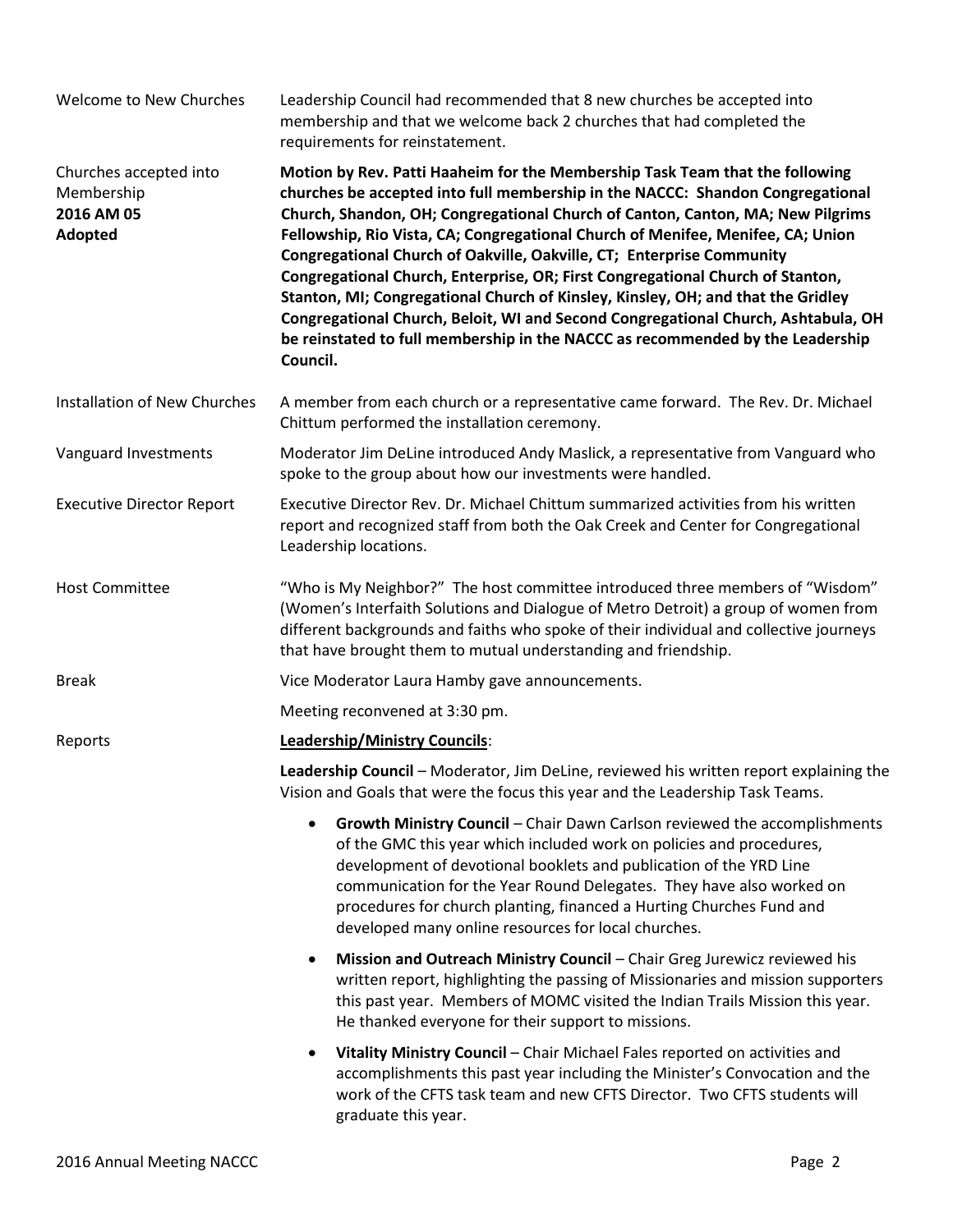|                                | Board of Directors - Vice Moderator and Chair of the Board of Directors Laura Hamby<br>reported on the work of the Board over the past year. Much time and energy was<br>expended in development of proposed Articles and Bylaws to complete our<br>organization's transition to a single entity. She invited everyone to attend the town hall<br>meeting to be held that evening to introduce and discuss the documents. |  |
|--------------------------------|---------------------------------------------------------------------------------------------------------------------------------------------------------------------------------------------------------------------------------------------------------------------------------------------------------------------------------------------------------------------------------------------------------------------------|--|
|                                | <b>Congregational Foundation:</b> Carolyn Sundquist, President of the Congregational<br>Foundation Board of Governors, explained that the Foundation was responsible for<br>raising funds for the NACCC and that most funds were held in accounts to be distributed<br>to the NACCC Shared Ministries Fund. The Foundation has hired Debby Fulton as<br>Director of Development and Communication.                        |  |
|                                | "The Congregationalist": Editor Marianne King reported on her activities since taking<br>over the magazine from former editor Larry Sommers. She expressed thanks to Larry<br>and everyone who has helped her become familiar with the ins and outs of getting the<br>magazine out on time.                                                                                                                               |  |
| <b>New Business</b>            | Moderator Jim DeLine asked if there was any new business to come before the<br>assembly. Per standing rules, new business must be introduced from the floor today<br>and submitted in writing by 7:00 Saturday evening to be considered on Tuesday.                                                                                                                                                                       |  |
|                                | There was no new business introduced.                                                                                                                                                                                                                                                                                                                                                                                     |  |
| <b>Congregational Lecturer</b> | Rev. Will Lange delivered the Congregational Lecture.                                                                                                                                                                                                                                                                                                                                                                     |  |
| 4:55 PM                        | <b>Business Meeting in Recess until Monday morning.</b>                                                                                                                                                                                                                                                                                                                                                                   |  |
| 6:45 PM                        | Town Hall meeting held to discuss proposed Articles and Bylaws.                                                                                                                                                                                                                                                                                                                                                           |  |
| <b>Sunday, June 26, 2016</b>   |                                                                                                                                                                                                                                                                                                                                                                                                                           |  |
| Morning Worship                | Worship Services were held at local Southeast Michigan Churches which also provided<br>lunch for participants.                                                                                                                                                                                                                                                                                                            |  |
| Afternoon/evening              | Bus tour of Detroit sites, arriving at First Congregational Church of Detroit for worship,<br>communion and dinner.                                                                                                                                                                                                                                                                                                       |  |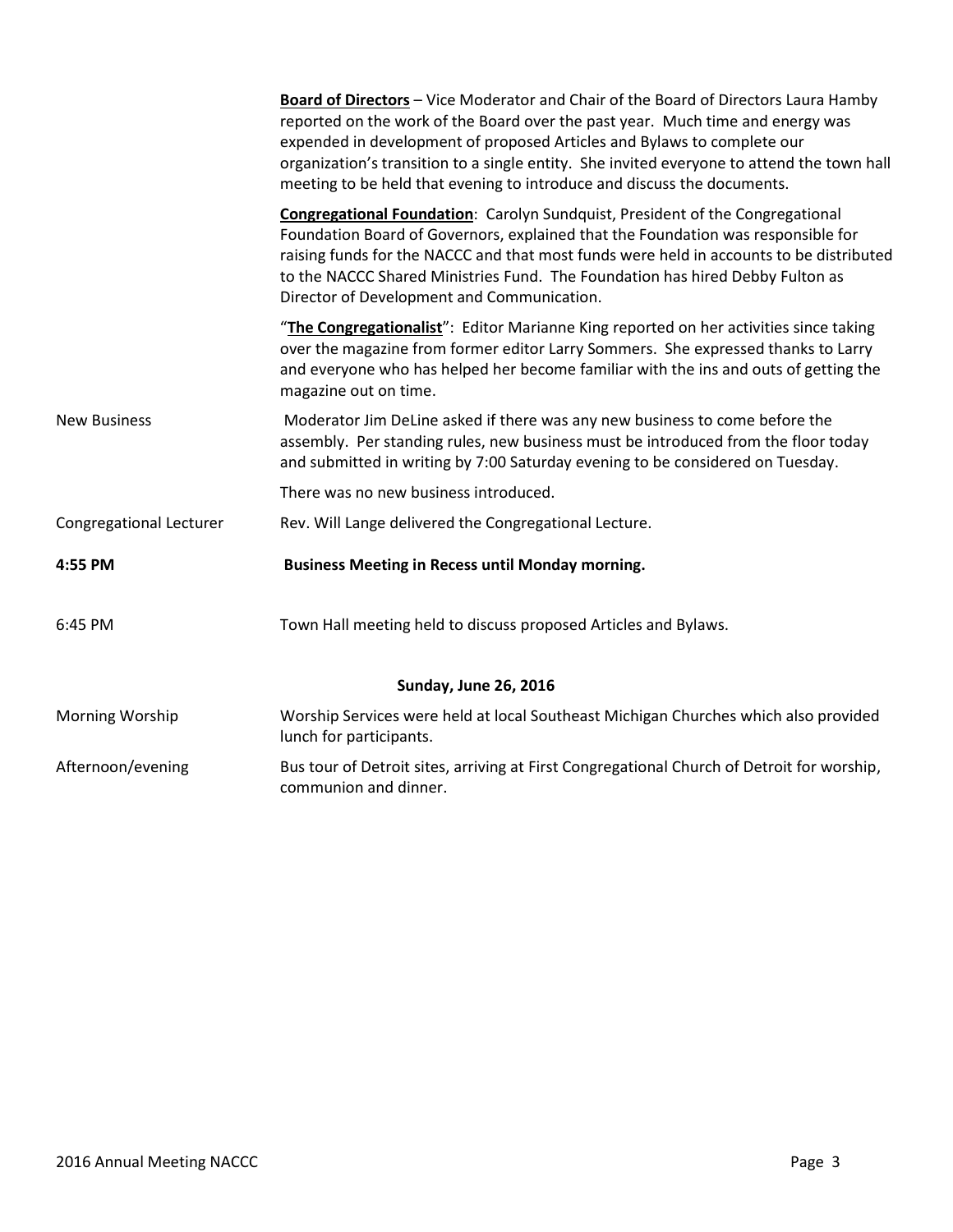## **Monday, June 27, 2016**

| <b>Business Session 2</b>                                             | Jim DeLine called the meeting to order at 8:30AM following the opening prayer by Rev.<br>Dr. Thomas Richard.                                                                                                                                                                                                                                                                                                                                                              |
|-----------------------------------------------------------------------|---------------------------------------------------------------------------------------------------------------------------------------------------------------------------------------------------------------------------------------------------------------------------------------------------------------------------------------------------------------------------------------------------------------------------------------------------------------------------|
|                                                                       | Former Past Moderator, Mr. Bill Ahrens, asked for a few minutes to address the<br>assembly.                                                                                                                                                                                                                                                                                                                                                                               |
| Nominating<br>Committee Report                                        | Rev. Seth Jones gave the report of the Nominating Committee, reading the list of<br>nominees for each position and adding the name of Rev. Dr. Peter Smith to the printed<br>nominations list for a 2 yr term on the Missions and Outreach Ministry Council. He then<br>moved that the entire slate of candidates as announced be accepted.                                                                                                                               |
| All nominees elected                                                  | Moderator - Laura Hamby, Soquel, CA 2 yr term<br>Vice Moderator - Jim Waechter, Brooklyn, NY 2 yr term<br>Secretary - Judy Campbell, Farmington Hills, MI 1 yr term<br>Treasurer - Jeffrey H. Dillon, Franklin, WI 1 yr term<br>Historian - Rev. Norm Erlendson, Middletown, CT, 1 yr term<br>Youth Representative to the Leadership Council<br>Patrick Stewart, Marshalltown, IA - 1 yr term<br>Ministry Council Representatives to the Leadership Council $-1$ yr terms |
|                                                                       | Growth Ministry Council: Rev. Dawn Carlson, Rev. Carol Taylor                                                                                                                                                                                                                                                                                                                                                                                                             |
|                                                                       | Mission and Outreach Ministry Council: Rev. Patti Haaheim, Greg Jurewicz                                                                                                                                                                                                                                                                                                                                                                                                  |
|                                                                       | Vitality Ministry Council: Rev. Mike Fales, one open position                                                                                                                                                                                                                                                                                                                                                                                                             |
|                                                                       | Annual Meeting and Conference Committee - Member-at-large                                                                                                                                                                                                                                                                                                                                                                                                                 |
|                                                                       | Colleen Murray, Gahanna, OH - 3 yr term                                                                                                                                                                                                                                                                                                                                                                                                                                   |
|                                                                       | <b>Corp Board of Directors</b>                                                                                                                                                                                                                                                                                                                                                                                                                                            |
|                                                                       | Rev. Dr. Don Olsen, Wichita, KS - 4 yr term                                                                                                                                                                                                                                                                                                                                                                                                                               |
|                                                                       | <b>Growth Ministry Council</b><br>Curt Schmidt, Bound Brook, NJ - 3 yr term<br>Carol P. Taylor, Beloit, WI - 3 yr term                                                                                                                                                                                                                                                                                                                                                    |
|                                                                       | <b>Mission &amp; Outreach Ministry Council</b><br>Joelle Sommers, Madison, WI-3 yr term<br>Janet Wilson, Greenville, IA -3 yr term<br>Greg Jurewicz, Maywood, IL - 1yr term replacement<br>Rev. Dr. Peter Smith, Hanson, MA - 2 yr term replacement (Verbally added by<br><b>Nominating Committee)</b><br><b>Vitality Ministry Council</b><br>Rev. Irven Gammon, Florence, MA - 3 yr term                                                                                 |
|                                                                       | Rev. Doug Gray, Squantum, MA - 3 yr term                                                                                                                                                                                                                                                                                                                                                                                                                                  |
|                                                                       | Moderator, Jim DeLine, asked for any additional nominations for these positions.<br>Hearing no other nominations, Moderator Jim DeLine declared the nominations closed<br>and all nominees elected to these uncontested positions.                                                                                                                                                                                                                                        |
| <b>Election of Nominating</b><br>Committee<br><b>Nominees Elected</b> | Moderator, Jim DeLine, requested nominations for 2 open 3-year positions on<br>the Nominating Committee. The following names were placed in nomination from the<br>floor for the Nominating Committee:<br>Rev. Dr. Thomas Richard, Marshfield, MA<br>Rev. Linda Anderson, Livonia, MI                                                                                                                                                                                     |
|                                                                       | Moderator, Jim DeLine, asked for any additional nominations for these positions.<br>Hearing no other nominations, Moderator Jim DeLine declared the nominations closed<br>and both nominees elected to these uncontested positions.                                                                                                                                                                                                                                       |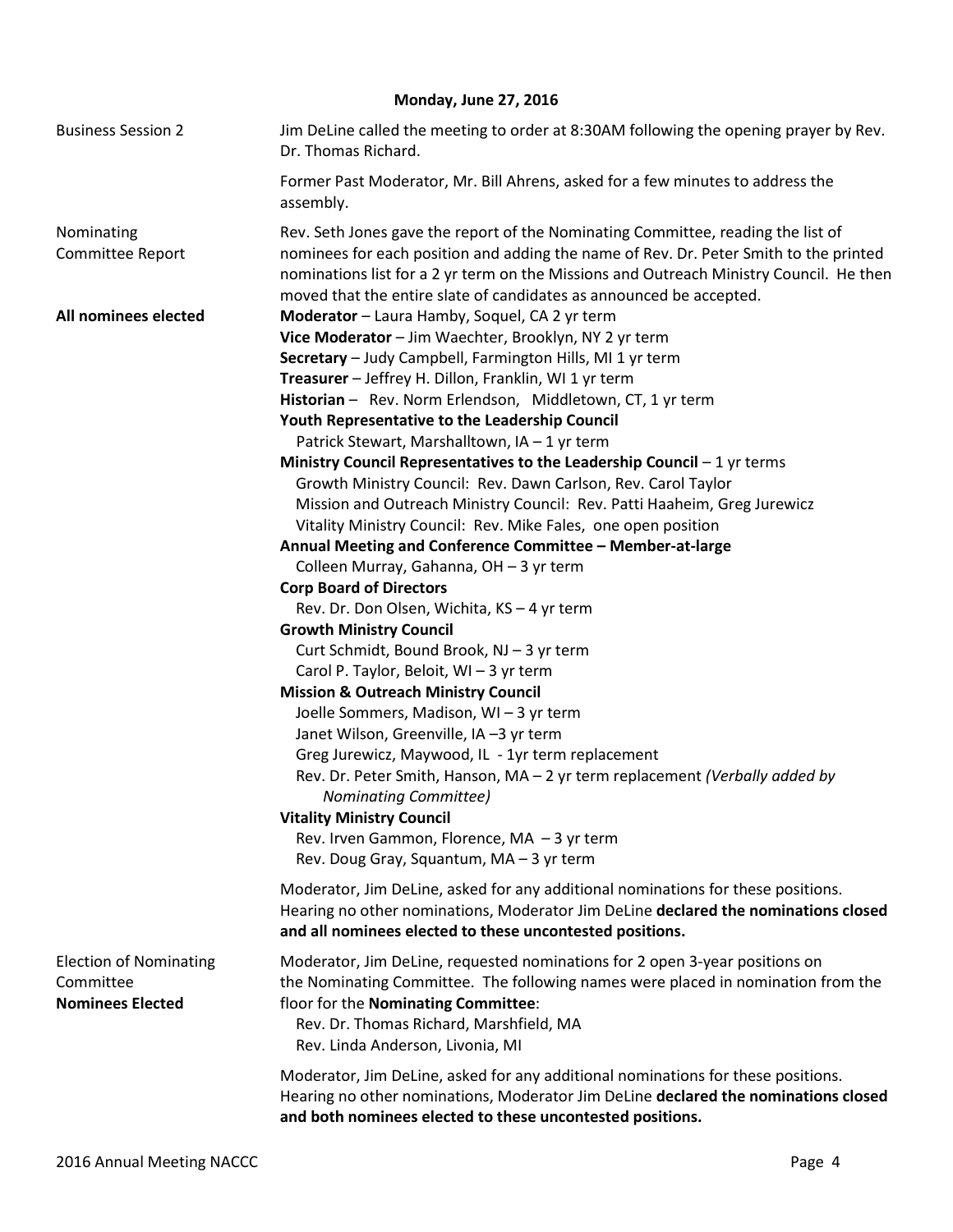| Ratify Board of Directors<br>Actions<br>2016 AM 06<br>Adopted                                            | Laura Hamby presented the list of Actions of the Board of Directors from June 2015 to<br>June 2016 that require ratification. The Board of Directors actions appear on pages<br>1 - 4 of the delegate packet. Other pages in the packet (5 & 6) list procedural motions<br>by the Board of Directors that do not require ratification in regular type, and those<br>motions being presented for consideration separately are in Italics.<br>Motion by Laura Hamby that the Association delegates ratify the actions of the Board<br>of Directors from June 2015 through June 2016 (motions 2014/15 C 076 - 078;<br>2015/16 C 002, C 004 - 007, C 011 & 012, C 014, C 016 - 020, C 022 - 024, C 027, C 029<br>$-031$ , C 033, C 034, C 041, C 042, C 044 & 045) which require ratification and are not |
|----------------------------------------------------------------------------------------------------------|-------------------------------------------------------------------------------------------------------------------------------------------------------------------------------------------------------------------------------------------------------------------------------------------------------------------------------------------------------------------------------------------------------------------------------------------------------------------------------------------------------------------------------------------------------------------------------------------------------------------------------------------------------------------------------------------------------------------------------------------------------------------------------------------------------|
| Ratify Leadership<br><b>Council Actions</b><br>2016 AM 07<br>Adopted                                     | being presented separately.<br>Jim DeLine presented the list of Actions of the Leadership Council<br>requiring ratification. Those actions appear on page 1 & 2 of the Leadership<br>Report in the delegate packet. The following pages (3 & 4) list procedural<br>motions that do not require ratification in regular type, and those motions being<br>presented for consideration separately are in Italics.                                                                                                                                                                                                                                                                                                                                                                                        |
|                                                                                                          | Motion made that the Association delegates ratify the actions of the Leadership<br>Council from June 2015 through June 2016, (motions 2014/15 LC 037, 2015/16 LC 001,<br>LC 004, LC 006, LC 008, LC 014, LC 018, & LC 021) which require ratification but are not<br>being presented separately.                                                                                                                                                                                                                                                                                                                                                                                                                                                                                                      |
| <b>Introduction of Resolutions</b><br>and Motions by the Board<br>of Directors and Leadership<br>Council | The Moderator then read the proposed motions and resolutions, placing them on the<br>floor to be discussed and voted during Business Session 3.<br>(Full text of the proposals are included in the minutes of Business Session 3.)                                                                                                                                                                                                                                                                                                                                                                                                                                                                                                                                                                    |
|                                                                                                          | Motion to adopt amendment to Association Articles by adding Article X as proposed<br>$\bullet$<br>at 2015 AM&C.<br>Motion to adopt the restated Articles of Incorporation.<br>$\bullet$<br>Motion to adopt the new Bylaws of the National Association of Congregational<br>$\bullet$<br>Christian Churches, Inc.<br>Resolution to dissolve the Association.<br>$\bullet$                                                                                                                                                                                                                                                                                                                                                                                                                              |
| Announcements and Short Break                                                                            |                                                                                                                                                                                                                                                                                                                                                                                                                                                                                                                                                                                                                                                                                                                                                                                                       |
| Bible Lecture 10:30 AM                                                                                   | Bible Lecture 1 - Rev. Dr. Stephen Butler Murray, President of the Ecumenical<br>Theological Seminary in Detroit, MI, presented part one of the Bible Lecture.                                                                                                                                                                                                                                                                                                                                                                                                                                                                                                                                                                                                                                        |
| <b>Missionaries Presentation</b>                                                                         | Greg Jurewicz introduced the Missionaries.                                                                                                                                                                                                                                                                                                                                                                                                                                                                                                                                                                                                                                                                                                                                                            |
| <b>Break for Lunch</b>                                                                                   | Business meeting broke for lunch.                                                                                                                                                                                                                                                                                                                                                                                                                                                                                                                                                                                                                                                                                                                                                                     |
| Speakers                                                                                                 | Piedmont College - Dr. James F. Mellichamp, President, addressed the conference,<br>bringing greetings from the college and expressing joy in preparing for our conference<br>there in 2017.                                                                                                                                                                                                                                                                                                                                                                                                                                                                                                                                                                                                          |
|                                                                                                          | Olivet College - Dr. Steven M Corey, President, thanked the membership for ongoing<br>support of Olivet College and how much they benefit from having the Center for<br>Congregational Leadership there.                                                                                                                                                                                                                                                                                                                                                                                                                                                                                                                                                                                              |
| Bible Lecture 2:30PM                                                                                     | Part 2 of the Bible Lecture by Rev. Dr. Stephen Butler Murray.                                                                                                                                                                                                                                                                                                                                                                                                                                                                                                                                                                                                                                                                                                                                        |
| 11:30 AM                                                                                                 | Missionary presentation<br><b>Business Meeting in recess until Tuesday AM.</b>                                                                                                                                                                                                                                                                                                                                                                                                                                                                                                                                                                                                                                                                                                                        |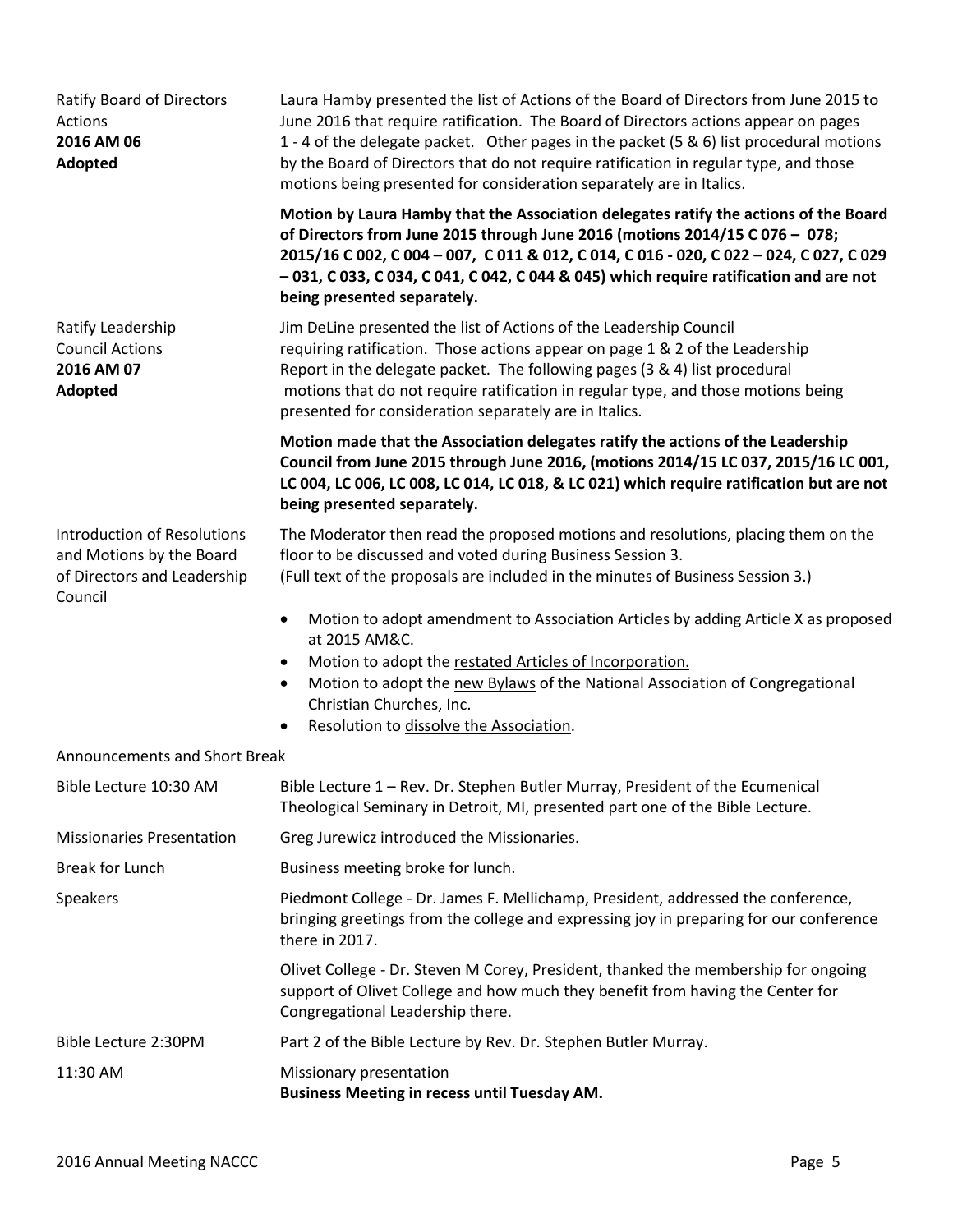## **Tuesday, June 28, 2016**

|                                                                                                                        | Tuesday, June Zo, 2016                                                                                                                                                                                                                                                                                                                                                                                                                                                                     |
|------------------------------------------------------------------------------------------------------------------------|--------------------------------------------------------------------------------------------------------------------------------------------------------------------------------------------------------------------------------------------------------------------------------------------------------------------------------------------------------------------------------------------------------------------------------------------------------------------------------------------|
| <b>Business Session 3</b>                                                                                              | Business Meeting reconvened at 8:30 AM following prayer by Miriam Bryant.                                                                                                                                                                                                                                                                                                                                                                                                                  |
| <b>Credentials Report</b>                                                                                              | Laura Francisco reported for the Credentials Committee that there were 116 delegates,<br>76 alternate delegates in attendance representing 119 churches from 24 states. In<br>addition, there were 18 missionaries, 65 attendees, 7 Observers, 9 others (speakers and<br>staff) and 43 host workers. She submitted a written report.                                                                                                                                                       |
| <b>Vote on Nominations</b><br>If needed:                                                                               | No outstanding nominations from the Nominating Committee. Open positions still<br>remain and will be brought forth later in the meeting.                                                                                                                                                                                                                                                                                                                                                   |
| Vote on Amendment to the<br>Articles of Association as<br>presented in 2015<br>2016 AM 08<br><b>Adopted</b>            | Jim DeLine, Moderator, read into record the Leadership Council motion 2015/16 LC 015<br>to amend the Articles of Association as announced at the 2015 Annual Meeting for vote<br>at this year's meeting in accordance with Article IX of the Articles of Association.<br>Motion by the Leadership Council to amend the Articles of Association as presented at<br>the 2015 Annual Meeting by adding Article X which shall read:                                                            |
|                                                                                                                        | <b>ARTICLE X. OTHER PROVISIONS</b>                                                                                                                                                                                                                                                                                                                                                                                                                                                         |
|                                                                                                                        | Upon dissolution, any assets remaining may be distributed to the Corporation of the<br>National Association of Congregational Christian Churches of the United States or<br>another organization recognized as exempt under Section $501(c)(3)$ of the Internal<br>Revenue Code identified in a plan of dissolution approved by the Members.                                                                                                                                               |
| Vote on Corporate<br><b>Articles and Bylaws</b>                                                                        | Proposed restated Corporation Articles and new Bylaws had been sent with the call to<br>meeting and presented in Business Session 2 on Saturday, with informal discussion at a<br>town hall session on Saturday evening.                                                                                                                                                                                                                                                                   |
| 2016 AM 09<br><b>Restatement of</b><br><b>Articles of Incorporation</b><br><b>Adopted as amended</b>                   | Motion by Laura Hamby on behalf of the Board of Directors in agreement with the<br>Leadership Council that the Members of the National Association of Congregational<br>Christian Churches represented at this 62 <sup>nd</sup> meeting of the Association, in order to<br>complete the transition to a single entity, adopt the restated Articles of Incorporation<br>as presented and amended effective at the close of this meeting.                                                    |
| (Amendment from<br>the floor to text of the<br>proposed Restated<br><b>Articles)</b>                                   | (09a) Motion by Ric Reed, to amend Article II of the Restated Articles of Incorporation<br>by correcting the referenced paragraph from VI to VIII in the second sentence.<br>The sentence to read: "However, such intent is precatory  in the manner set forth<br>in VIII". Adopted                                                                                                                                                                                                        |
| 2016 AM 010<br><b>New Bylaws of the</b><br><b>Corporation to move</b><br>To single entity<br><b>Adopted as amended</b> | Motion by Laura Hamby, on behalf of the Board of Directors in agreement with the<br>Leadership Council that the members of the National Association of Congregational<br>Christian Churches represented at this 62 <sup>nd</sup> meeting of the Association, in order to<br>complete the transition to a single entity, adopt the new Bylaws of the National<br>Association of Congregational Christian Churches, Inc. as presented and amended<br>effective at the close of this meeting. |
| (Amending motions to the<br><b>Corporate Bylaws)</b><br>1.                                                             | (10a) Motion by Laura Hamby, on behalf of the Board of Directors, that the delegates<br>adopt the (10) ten proposed amendments to the text of the proposed bylaws<br>document. All amendments adopted.<br>Motion to amend entire proposed bylaws document to correct inconsistencies in numbering, bolding and                                                                                                                                                                             |
| underlining, and to make de minimis corrections to grammar, spelling, and punctuation.                                 |                                                                                                                                                                                                                                                                                                                                                                                                                                                                                            |

2. Motion to amend proposed bylaws document by inserting a paragraph following the Preamble and immediately preceding ARTICLE I that reads: *PLEASE NOTE: Consistent with the autonomy of each congregation in the NACCC, no individual, either elected or appointed, serving the NACCC, may speak for*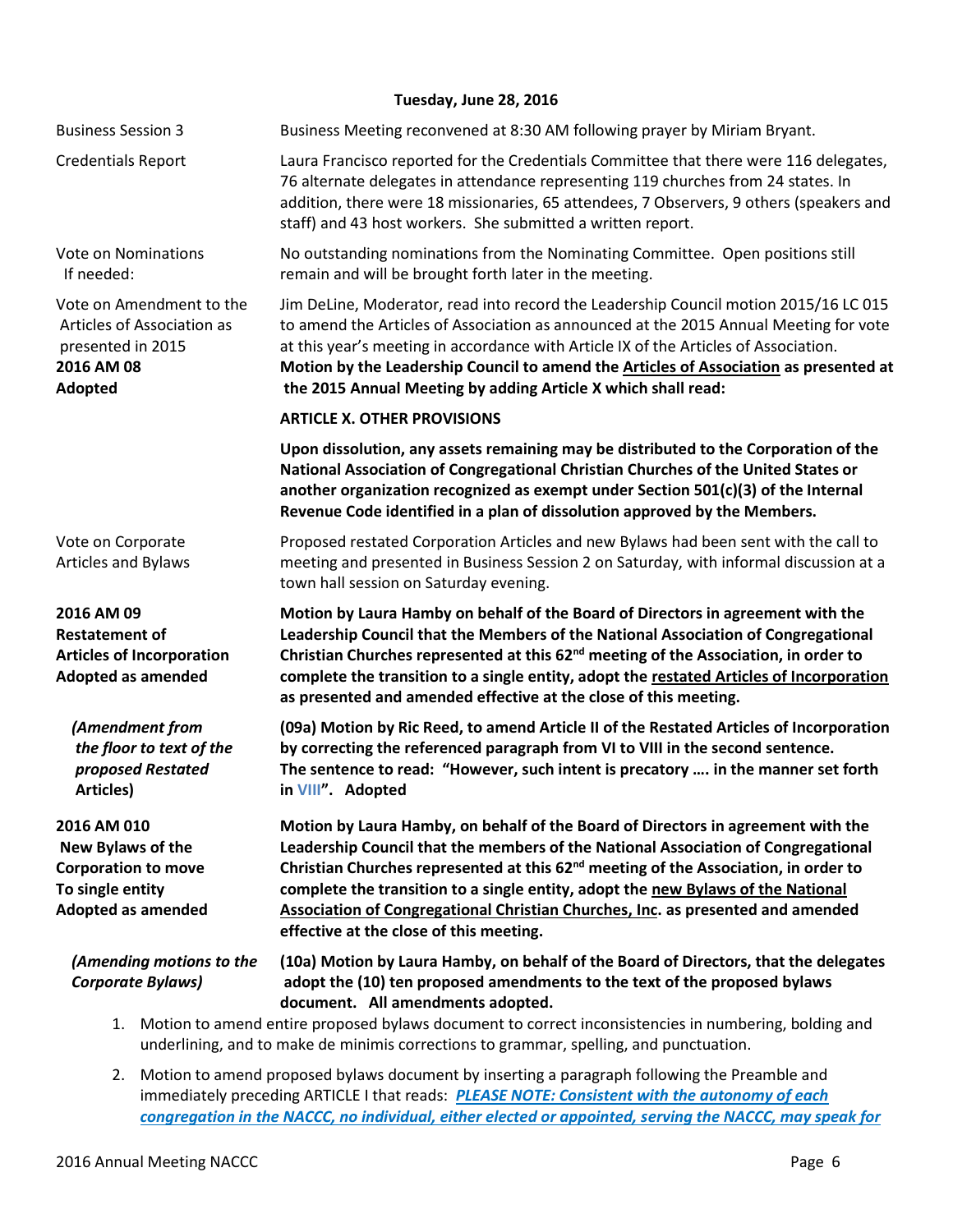*the member churches, nor may any person express opinions on matters on behalf of the NACCC as a whole unless authorized and directed by the Board of Directors or the delegates assembled in annual or special meeting.*

- 3. Motion to amend ARTICLE I-Purpose of the proposed bylaws by striking the last sentence of the paragraph beginning "No individual, either…."
- 4. Motion to amend ARTICLE II of the proposed bylaws as follows:

**II.1. Membership.** Insert the words "Part of the" at the beginning and "as referred to in the Preamble" in the middle of the second sentence to read: **"***Part of the* **Covenant responsibility of membership** *referred to in the Preamble* **includes sympathy…..";**

And insert the words "of the NACCC" and *"*be expected to*"* into the last sentence of section paragraph to read: "**All members** *of the NACCC* **shall** *be expected to* **contribute to…."**

**II.1.a.** Add "a body of Christians" following "defined as" to read: **"…shall be defined** *as a body of Christians***" II.1.a.i**. Strike "a body of Christians" and insert "which is" at beginning of subparagraph to read: **"i.** *which is* **complete under God…"**

**II.1.a.ii**. Strike "whose" and replace with "with its" and strike "is" and "the" and replace "who" with "which" to read: **" ii.** *with its* **governance vested in its members,** *which***, while independent…"**

**II.1.a.iii.** Add the word "which" at the beginning to read **"iii. w***hich* **is recognized…."**

**II.1.b.ii.** Strike last sentence of subparagraph beginning "In the interim…"

**II.2.a. An active member Church**. Strike "to the general fund of the NACCC (also referred to as….)". Sentence to read: "**An active member Church is one which makes a yearly financial contribution to the Shared Ministries Fund."** 

**II.2.a.ii.** Strike first sentence beginning: "**A Voting Member of the NACCC is an active member…..**" and combine balance of subparagraph into subparagraph "**i"**.

**II.2.a.iii.** Change iii to *ii*.

**II.2.b.i.** Insert words "or to receive any additional services of the NACCC." at the end of subparagraph to read: **"....not be eligible to vote as a member on any matters brought before the membership** *or to receive any additional services of the NACCC."*

**II.2.b.ii.** Insert "immediately" between "shall be and restored" to read: **"An inactive Church shall be**  *immediately* **restored …"** 

**II.3.b.** Insert the words "from the NACCC" between "withdrawn and by" in first sentence to read: **"b. Membership may be withdrawn** *from the NACCC* **by any member…"**

**II.3.d.ii.** Strike last sentence starting with "In the interim…"

**II.4. Provisional Membership.** Insert "or reinstate" in first sentence to read: **"Churches that have expressed intent to pursue** *or reinstate* **membership in the NACCC…."** 

**5.** Motion to amend ARTICLE III-Meetings of Member Churches of proposed bylaws as follows: **III.1. Annual Meeting:** Strike the word "given" in the second sentence and replace with the word "sent" to read: **"A written notice shall be** *sent* **to each member Church…" III.4. Official Meeting Delegates:** Insert the words "and alternate delegates" in last sentence between

Delegates and shall, to read: **"All Official Meeting Delegates** *and alternate delegates* **shall have equal…"**

**6.** Motion to amend ARTICLE IV-The Board of Directors of proposed bylaws as follows: **IV.1.c.** Strike last 2 sentences beginning "In the event…"

**IV.2.b.** Strike "that are not being presented separately for vote" and "by the active member Churches" from the second sentence to read: "Minutes…between meetings shall be presented for ratification at the next annual meeting.", and strike all sentences after "…next annual meeting."

**IV.2.c.** Insert the words "and responsibilities" after "relationships" in the third sentence of the paragraph to read**: "….without infringing on the other relationships** *and responsibilities* **of the Executive…."**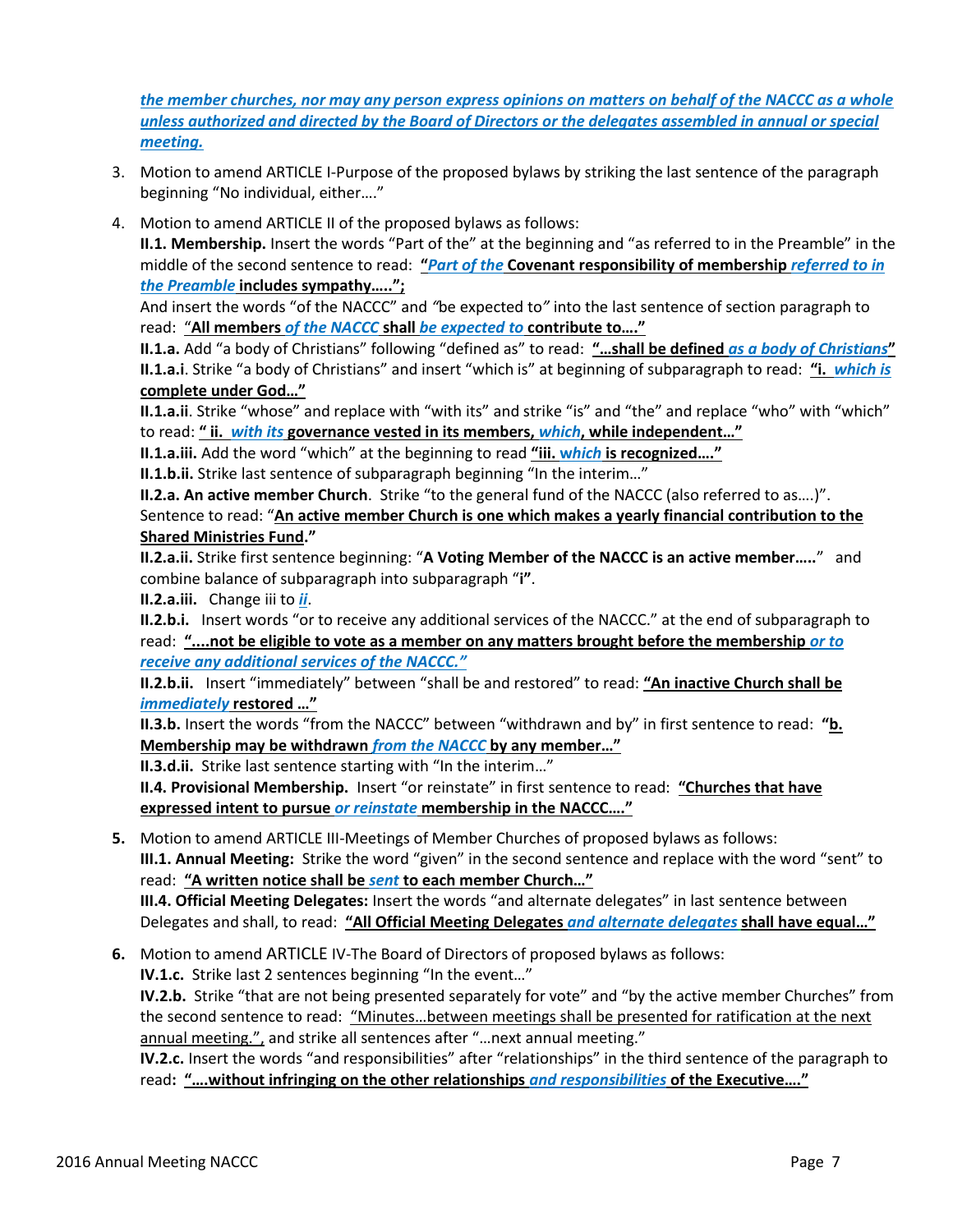**IV.3. Committees**: Strike end of first sentence beginning at "made up from Board and/or members…." to read: **"The Board of Directors shall have the authority to provide for and delegate authority to appropriate committees and/or teams."**

**IV.4. Meetings of the Board of Directors:** Strike the word "Vice" from the first sentence to read: **"…for the purpose of electing a Chairperson and such other officers they deem necessary."**

**IV.7. Vacancies:** Strike the words "the majority vote of" in the middle of the first sentence, to read**: "… the vacancy shall be filled by the Board of Directors…**";

And strike by the majority vote of the active members present" in the middle of the last sentence to read: **"…shall be nominated and elected to fill the balance of the unexpired term."**

7. Motion to amend ARTICLE V-Leadership Council of proposed bylaws as follows:

**V.1.c.** Strike last 2 sentences beginning "In the event…"

**V.2.b.** Strike "that are not being presented separately for vote" and "by the active member Churches" from the second sentence to read: **"Minutes…between meetings shall be presented for ratification at the next annual meeting.",** and strike all sentences after "…next annual meeting."

**V.3. Committees**: Strike end of first sentence beginning at "made up from Council and/or members…." to read: "The Leadership Council shall have the authority to provide for and delegate authority to appropriate committees and/or teams."

**V.5. Vacancies**: Insert to words "any of the…Councils" after "Leadership Council or" in first sentence to read: **"If the office of any member of the Leadership Council or** *any of the* **Ministry** *Councils* **becomes vacant…"** and, strike the words "by majority vote of the active members present" from the last sentence to read: **"replacement person shall be nominated and elected to fill the balance of the unexpired term."**

8. Motion to amend ARTICLE VI- Officers of the proposed bylaws as follows:

**VI. Vice-Moderator:** Replace the word "shall" from the second sentence with "may" and the words "as well" with "and shall serve" in the second sentence to read: **"The Vice-Moderator** *may* **serve as Chair of the Board of Directors** *and shall serve* **as a voting member on the Leadership Council and the Annual Meeting and Conference Committee."** And strike the sentence: "The Vice-Moderator shall preside at all meetings of the members of the Board of Directors."

9. Motion to amend ARTICLE VII–Councils and Committees of proposed bylaws as follows: **VII.1.a.** Strike "be subject to the direction and control" in first sentence and insert "function with the direction and guidance" to read: **"…which shall** *function with the direction and guidance* **of the Leadership Council"**

**VII.1.b.** Replace the words "the Leadership Council" in the third sentence with "a Ministry Council" to read: **"Each member of** *a Ministry Council* **must be…"** and, strike last 2 sentences of subparagraph beginning "In the event…"

**VII.3.b.** Strike words "by plurality vote of the active members of the NACCC" from the first sentence of the paragraph to read: **"…six (6) members, two of whom shall be elected at each annual meeting…".** Insert new paragraph : **VII.3.h. "***All persons elected to any office, board, council, or committee must be, and remain, a member of an active member Church. In the event such person fails to maintain membership in an active member church, such person shall rectify their status or resign from the position within 90 days."*

10. Motion to amend ARTICLE XI–Amendments of proposed bylaws as follows:

**XI.** Insert "or designated alternate" in sentence following "Official Meeting Delegates" and strike the words "printed and" to read: **"… at such meeting by their Official Meeting Delegate** *or designated alternate***, provided that the full text……shall be distributed with the call…".**

Resolution of the Following the adoption of the new documents that combined the Association and Leadership Council to Corporation into a single entity, the following resolution 2015/16 LC 016 was presented. Dissolve the Association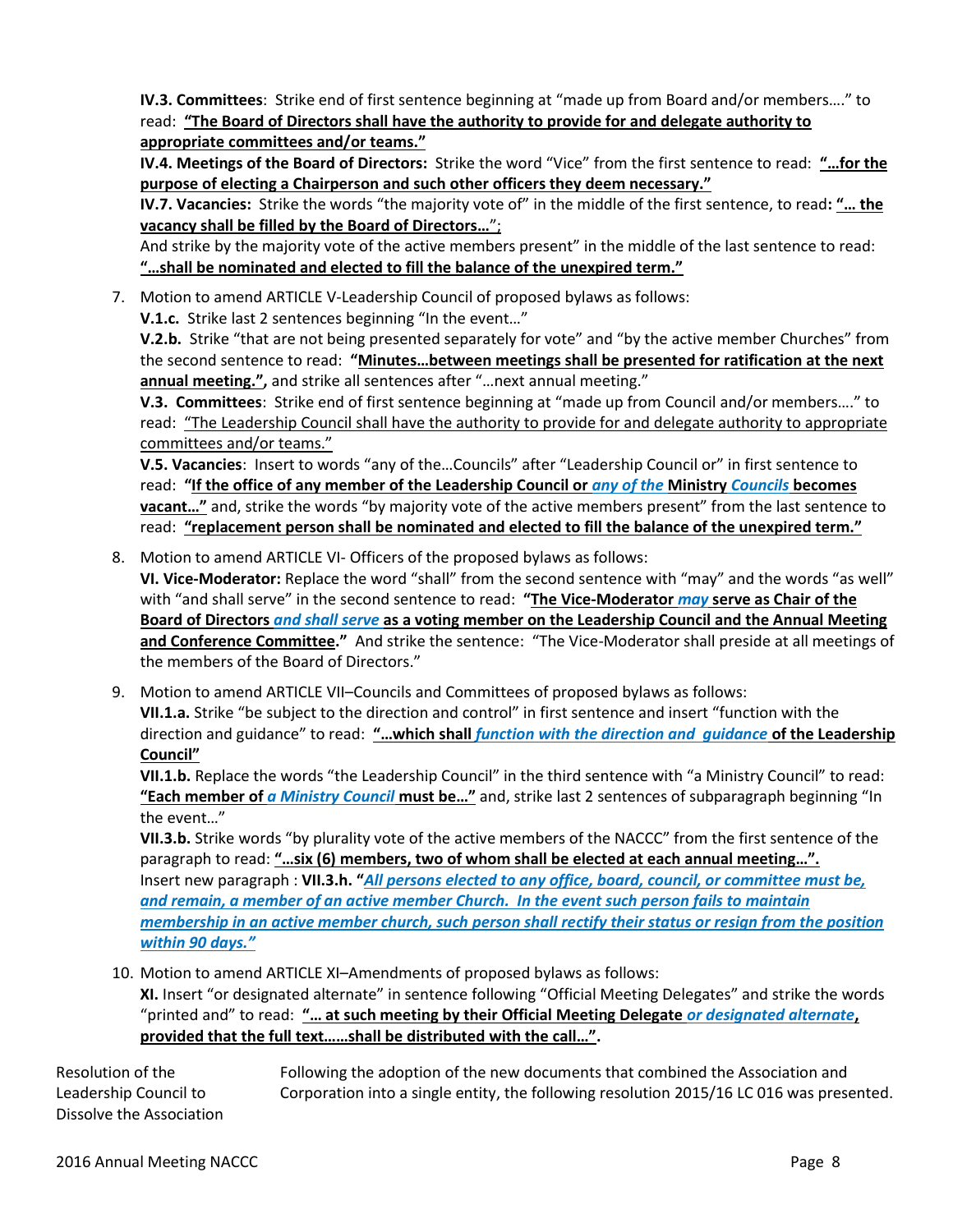*Whereas the delegates of the active member churches gathered in annual meetings have expressed through resolution to continue implementation of the strategic plan adopted in 2011, and*

*Whereas those delegates have adopted a resolution to move to a single entity in the form of a corporation, and*

*Whereas the delegates have adopted a resolution to move all assets to the existing corporation, and*

- *Whereas the Corporation Board of Directors in cooperation with Leadership Council of the Association have developed Restated Articles of Incorporation and Corporation Bylaws that consolidate the two entities of the existing bicameral structure, and*
- *Whereas the delegates assembled at this 62nd Annual Meeting of the National Association have embraced and adopted the proposed Articles and bylaws for the consolidated structure,*
- *Therefore, the Leadership Council of the Association and the Board of Directors of the Corporation unanimously recommend the dissolution of the Association known as the National Association of Congregational Christian Churches of the United States, and transfer of any assets that may remain to the National Association of Congregational Christian Churches, Inc. pursuant to Article X of the Articles of Association, and effective upon implementation of the proposed Restated Articles of Incorporation and Bylaws of the National Association of Congregational Christian Churches, Inc.*

*All members of the National Association of Congregational Christian Churches of the United States will be members of same standing in the National Association of Congregational Christian Churches, Inc.*

| 2016 AM 11<br>Adopted                                               | Dissolution of the Association Motion made to dissolve the entity known as the National Association of<br>Congregational Churches of the United States as recommended by resolution by the<br>Leadership Council of the Association and Board of Directors of the Corporation.                                      |
|---------------------------------------------------------------------|---------------------------------------------------------------------------------------------------------------------------------------------------------------------------------------------------------------------------------------------------------------------------------------------------------------------|
| Nominations for<br>Remaining open positions<br>All nominees elected | Moderator Jim DeLine requested nominations from the floor for positions that<br>remained unfilled or had become open.<br>Board of Governors Representative to the Board of Directors (new position created by<br>adoption of new bylaws) - 1 yr term - Varn Philbrook nominated by Carolyn Sundquist.               |
|                                                                     | Nominating Committee - 1 yr bal. of term - Larry Sommers nominated by Terry Wing.                                                                                                                                                                                                                                   |
|                                                                     | Vitality MC Representative to Leadership Council - 1yr term - Phil Jackson nominated<br>by Mike Fales.                                                                                                                                                                                                              |
|                                                                     | Hearing no additional nominations, the Moderator declared nominations closed and all<br>nominees elected.                                                                                                                                                                                                           |
| <b>Financial Report</b>                                             | Association Treasurer Jeff Dillon presented a slide show of the Financial Reports,<br>explained details and assumptions, and answered questions. Financial challenges<br>remain great. The Financials for the year ending March 31, 2016 received a good report<br>from an audit by Reilly, Penner and Benton, LLP. |
| Introduction of Budget                                              | The proposed 2016 - 2017 Operating Budget of the Shared Ministries Fund and Ministry<br>Proposal Council budgets were presented as recommended by Board of Directors action<br>2015/16 C 039. Proposed Budget shortfall is (\$43,801).                                                                              |
| <b>New Business</b>                                                 | No items of new business had been proposed on Saturday.                                                                                                                                                                                                                                                             |
| Speaker                                                             | Short presentation by Butch Weigel of Church Mutual Insurance.                                                                                                                                                                                                                                                      |
| Announcements and short break                                       |                                                                                                                                                                                                                                                                                                                     |
| Bible Lecture 10:30AM                                               | Part 3 of the Bible Lecture by Rev. Dr. Stephen Butler Murray.                                                                                                                                                                                                                                                      |
| 11:30 AM                                                            | Business Meeting in recess following Missionary presentation until 4:15 PM.                                                                                                                                                                                                                                         |